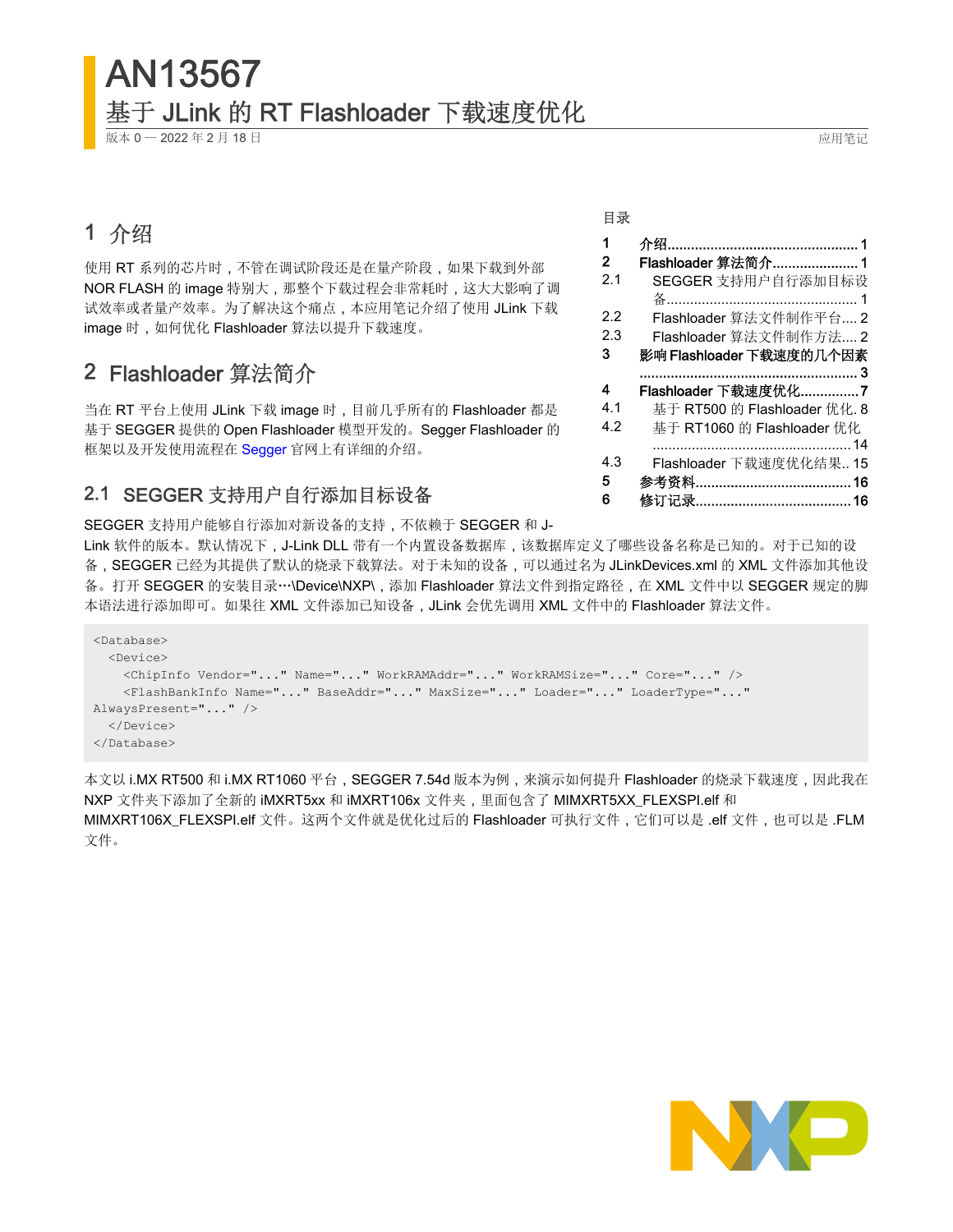<span id="page-1-0"></span>

|               | $\wedge$<br>Name | Date modified      | Type        |
|---------------|------------------|--------------------|-------------|
|               | iMX6SX           | 11/22/2021 3:39 PM | File folder |
| $\mathcal{R}$ | iMX6UL           | 11/22/2021 3:39 PM | File folder |
| $\mathcal{R}$ | iMX7ULP          | 11/22/2021 3:39 PM | File folder |
| À             | iMX8M            | 11/22/2021 3:39 PM | File folder |
| À             | iMX8ML           | 11/22/2021 3:39 PM | File folder |
| À.            | iMX8MM           | 11/22/2021 3:39 PM | File folder |
|               | iMX8MN           | 11/22/2021 3:39 PM | File folder |
|               | iMX8QM           | 11/22/2021 3:39 PM | File folder |
|               | iMX8QX           | 11/22/2021 3:39 PM | File folder |
|               | iMXRT5xx         | 12/16/2021 4:12 PM | File folder |
|               | iMXRT101x        | 11/22/2021 3:39 PM | File folder |
|               | iMXRT102x        | 11/22/2021 3:39 PM | File folder |
|               | iMXRT105x        | 11/22/2021 3:39 PM | File folder |
|               | iMXRT106x        | 12/16/2021 4:50 PM | File folder |

### 2.2 Flashloader 算法文件制作平台

SEGGER 的下载烧录算法文件制作有两种方法:

- 使用 Keil uVision IDE。缺点有三:
	- 需要 license。
	- 没有试用版。
	- 仅支持 Cortex-M 内核的设备。
- 使用 SEGGER Embedded Studio IDE。有两种优势:
	- 基本上任何在商业范围内使用 SEGGER Embedded Studio 都需要有效的许可证,但是 Open Flashloader 是个例外。 评估版 license 就可用于调试和创建 Flashloader,不需要有效的 license。
	- 支持 Cortex-M, Cortex-A/R, 和 RISC-V 等多种内核。

### 2.3 Flashloader 算法文件制作方法

SEGGER Embedded Studio 提供了 Open Flashloader 的模板,利用 SEGGER Embedded Studio 就能生成最终的 Flashloader 可执行文件。Flashloader 模型有几个重要的 API 函数构成,如 表 1 所示。这部分 API 需要用户实现对应 MCU 设备的 flash 接 口代码,具体到 i.MX RT 平台上就是基于 FLEXSPI 外设和 NOR FLASH 之间的交互代码。

|  | 表 1. Opening Flashloader API |
|--|------------------------------|
|  |                              |

| <b>Function name</b> | <b>Function</b>                                                                |
|----------------------|--------------------------------------------------------------------------------|
| Tnit.                | To handle the initialization of the Flash module.                              |
| UnTnit               | To handle the deinitialization of the Flash module.                            |
| Erase                | To erase one Flash sector. The ExaseSector function can erase a single sector. |

下页继续

基于 JLink 的 RT Flashloader 下载速度优化 , 版本 0, 2022 年 2 月 18 日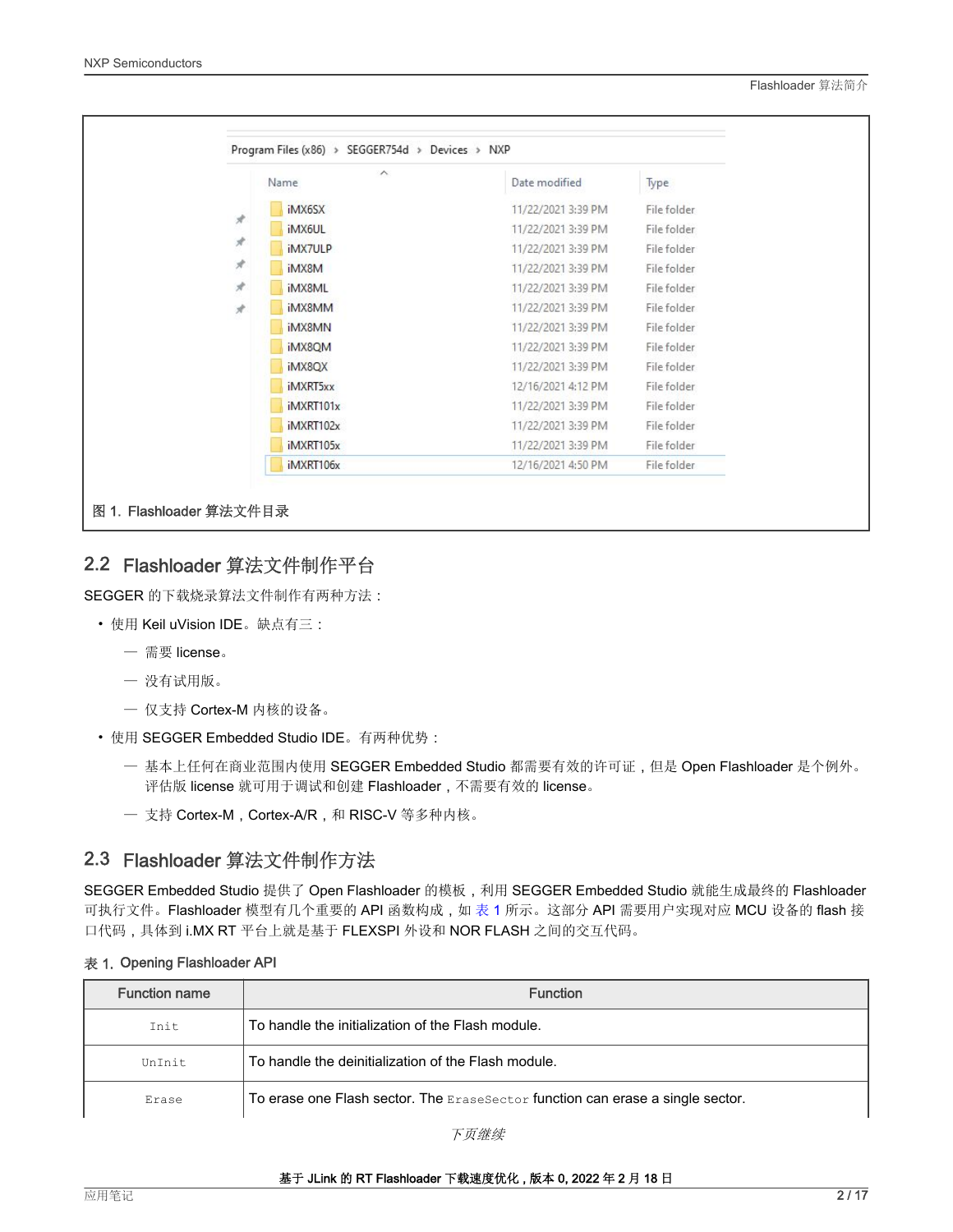### <span id="page-2-0"></span>表 1. Opening Flashloader API (续上页)

| <b>Function name</b> | <b>Function</b>                                                                              |
|----------------------|----------------------------------------------------------------------------------------------|
| Program              | To program one Flash page. The $P_{\text{rogramPage}}$ function can program a single page.   |
| EraseChip            | To erase the entire chip (Flash bank).                                                       |
| Verify               | To compare a specified byte number of a provided data buffer with the content of the device. |
| BlankCheck           | To check whether a memory region is blank.                                                   |

### 3 影响 Flashloader 下载速度的几个因素

本章节介绍了影响 Flashloader 下载速度的因素,以及利用 SEGGER Embedded Studio 来优化 Open Flashloader 模型的一些思 路。本章节中所有的实验数据都是基于 RT500 EVK 板子以及外部 NOR Flash (GD25LE64C)展开的。

- 1. 下载时间组成部分
	- a. 使用 Jlink 下载器通过 Commander 窗口往 RT500 EVK 板子下载一个 2 M bytes 的 image 到外部 flash。
	- b. 下载结束后能在 Commander 窗口看到如 图 2 所示的 log。

d (2097152 bytes*)*<br>mpare: 8.112s, Erase: 37.875s, Program: 53.137s, Verify: 3.908s, Restore: 0.007s)

### 图 2. Download log in Commander window

简而易见,影响下载速度的因素有如 表 2 中所列。

- Erase 和 Program 耗时占比最大。
- Compare 和 Verify 耗时占比较小。
- Prepare 和 Restore 耗时几乎可以忽略。

因此优化下载速度的重点是 Erase 和 Program。

#### 表 2. 下载时长组成

| Image size | Prepare | Compare | <b>Erase</b> | Program  | Verify  | Restore | Total     |
|------------|---------|---------|--------------|----------|---------|---------|-----------|
| 2 M bytes  | 0.138 s | 8.112 s | 37.875 s     | 53.137 s | 3.908 s | 0.007 s | 103.180 s |

2. 下载速度相关因素。

以 4 线的 QSPI NOR Flash 为例, 对于 Flash 的操作主要有读, 写, 擦这几个部分。表 3 是 NOR Flash 的 CMD 详情。

#### 表 3. Flash CMD

| <b>Command name</b>             | Byte 1 | Byte 2    | Byte 3 | Byte 4 | Byte 5 | Byte 6 | n-Bytes      |
|---------------------------------|--------|-----------|--------|--------|--------|--------|--------------|
| Write Enable                    | 06H    |           |        |        |        |        |              |
| Write Disable                   | 04H    |           |        |        |        |        |              |
| <b>Volatile SR Write Enable</b> | 50H    |           |        |        |        |        |              |
| <b>Read Status Register</b>     | 05H    | $(S7-S0)$ |        |        |        |        | (continuous) |

下页继续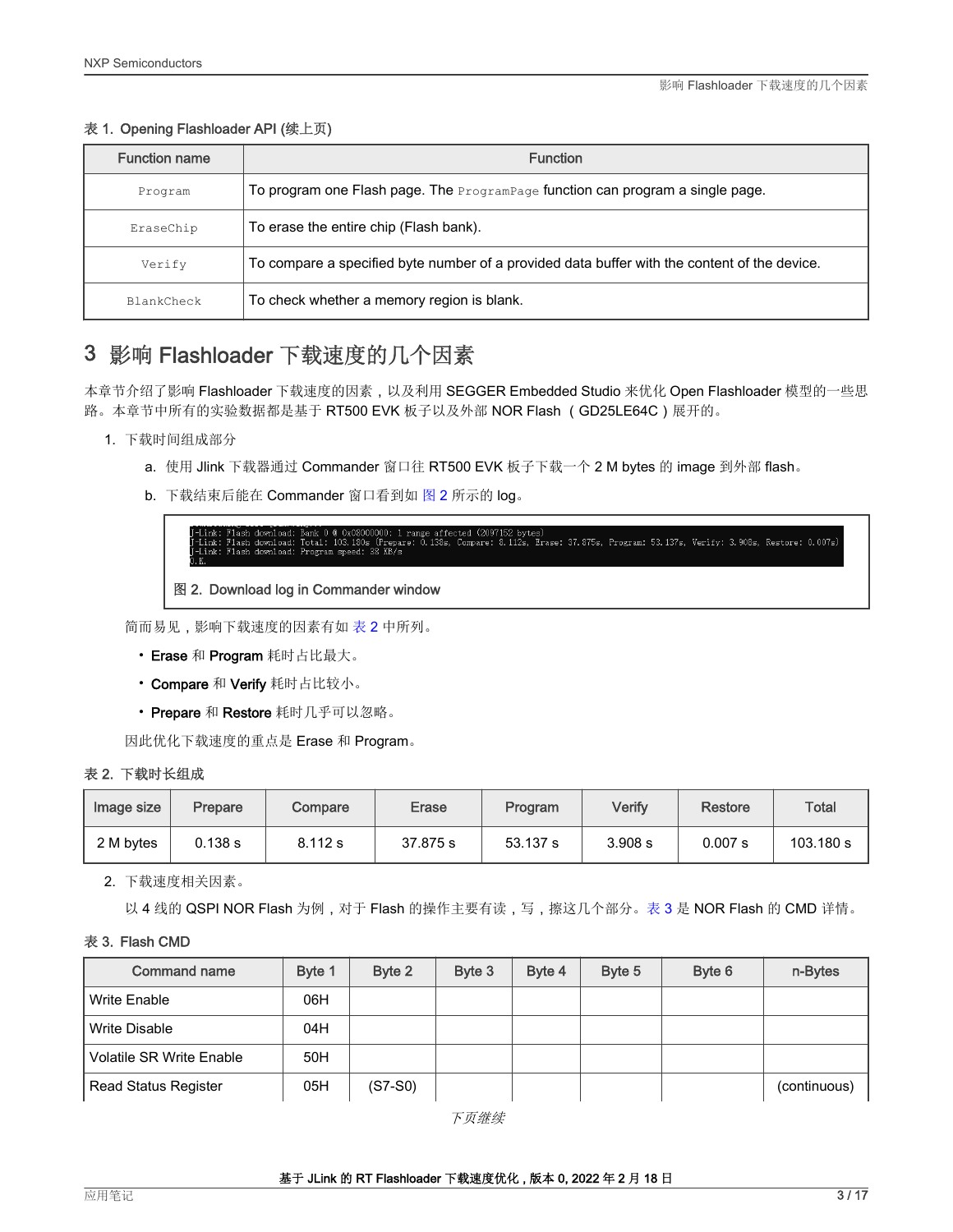### 表 3. Flash CMD (续上页)

| <b>Command name</b>     | Byte 1           | Byte 2     | Byte 3                          | Byte 4    | Byte 5    | Byte 6      | n-Bytes      |
|-------------------------|------------------|------------|---------------------------------|-----------|-----------|-------------|--------------|
| Read Status Register-1  | 35H              | $(S15-S8)$ |                                 |           |           |             | (continuous) |
| Write Status Register   | 01H              | S7-S0      | S <sub>15</sub> -S <sub>8</sub> |           |           |             |              |
| <b>Read Data</b>        | 03H              | A23-A16    | A15-A8                          | A7-A0     | $(D7-D0)$ | (Next byte) | (continuous) |
| Fast Read               | 0BH              | A23-A16    | A15-A8                          | A7-A0     | dummy     | $(D7-D0)$   | (continuous) |
| Dual Output Fast Read   | 3BH              | A23-A16    | A15-A8                          | A7-A0     | dummy     | $(D7-D0)$   | (continuous) |
| Dual I/O Fast Read      | <b>BBH</b>       | A23-A8     | A7-A0<br>M7-M0                  | $(D7-D0)$ |           |             | (continuous) |
|                         |                  |            |                                 |           |           |             |              |
| Quad Output Fast Read   | 6BH              | A23-A16    | A15-A8                          | A7-A0     | dummy     | $(D7-D0)$   | (continuous) |
| Quad I/O Fast Read      | <b>EBH</b>       | A23-A0     | dummy                           | $(D7-D0)$ |           |             | (continuous) |
|                         |                  | M7-M0      |                                 |           |           |             |              |
| Quad I/O Word Fast Read | E7H              | A23-A0     | dummy                           | $(D7-D0)$ |           |             | (continuous) |
|                         |                  | M7-M0      |                                 |           |           |             |              |
| Page Program            | 02H              | A23-A16    | A15-A8                          | A7-A0     | D7-D0     | Next byte   |              |
| Quad Page Program       | 32H              | A23-A16    | A15-A8                          | A7-A0     | D7-D0     |             |              |
| Sector Erase            | 20H              | A23-A16    | A15-A8                          | A7-A0     |           |             |              |
| Block Erase (32 K)      | 52H              | A23-A16    | A15-A8                          | A7-A0     |           |             |              |
| Block Erase (64 K)      | D <sub>8</sub> H | A23-A16    | A15-A8                          | A7-A0     |           |             |              |
| Chip Erase              | C7/60H           |            |                                 |           |           |             |              |
| Enable QPI              | 38H              |            |                                 |           |           |             |              |
| Enable Reset            | 66H              |            |                                 |           |           |             |              |
| Reset                   | 99H              |            |                                 |           |           |             |              |
| Set Burst with Wrap     | 77H              | W6-W4      |                                 |           |           |             |              |
| Program/Erase Suspend   | 75H              |            |                                 |           |           |             |              |
| Program/Erase Resume    | 7AH              |            |                                 |           |           |             |              |

Read mode 对于 Flashloader 来说影响的是 Compare 和 Verify 的效率。Read 的 CMD 有 Read Data, Fast Read, Quad Output Fast Read, Quad I/O Fast Read, Quad I/O Word Fast Read 等, 如 [表](#page-4-0) 4 所示。

区别是在 MCU 和 Flash 通信过程中:

- 发 CMD 命令是几线;
- 发地址信息是几线;
- 数据交互是几线。

一般来说如果是 4 线的 QSPI NOR Flash,推荐用 1\_4\_4 read mode。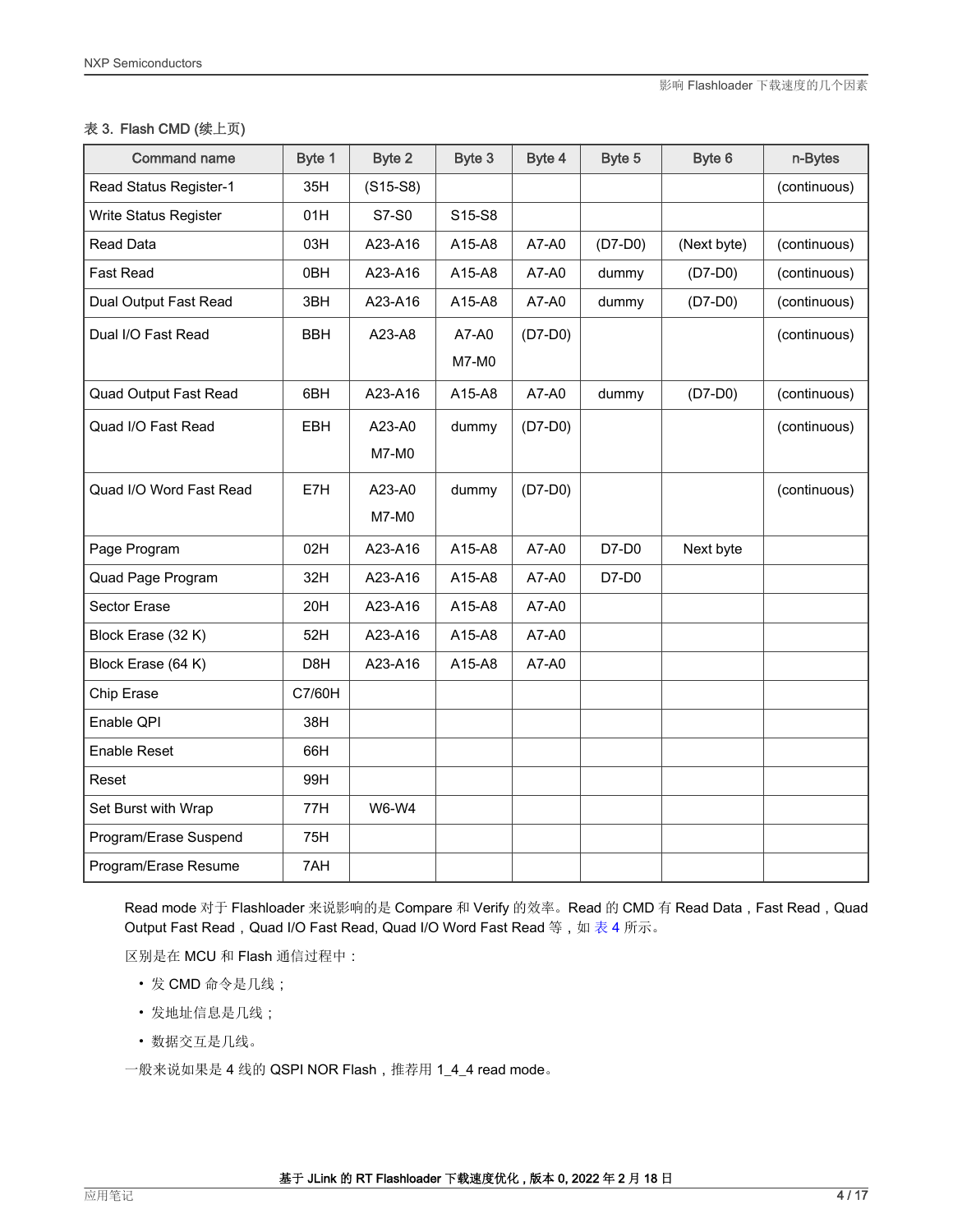### <span id="page-4-0"></span>表 4. Read CMD modes

| <b>CMD</b>                | Read mode           |
|---------------------------|---------------------|
| Read Data(0x03)/Fast Read | $1 \quad 1 \quad 1$ |
| Quad Output Fast Read     | $1 \quad 1 \quad 4$ |
| Quad I/O Fast Read        | 144                 |

Erase CMD 除去 Chip Erase 有三种:Sector Erase,Block Erase (32 K), Block Erase (64 K)。Erase 模式可以工作在 SPI mode,也可以工作在 QPI mode,一般工作在 SPI mode 就行。从擦的效率角度而言,擦除一块很大的区域,采用 Block Erase 比 Sector Erase 更有效率。

Program CMD 有两种,分别是 Page Program 和 Quad Page Program,一般使用 Page Program 就行。

影响 Flashloader 下载效率的因素除了 Read mode, Erase mode, Program mode 外, 另一个重要的因素是 Flash 的时钟 频率,但是这个因素对下载速度的影响是有限的,为了证明这一点做了如下实验。

- a. 在 RT500 EVK 板子上, 外部 NOR Flash 更换为 GD25LE64C, 在 IAR 下面去调试一个事先准备好的 Flashloader 算法,利用 MCU 的系统时钟来统计擦写时长,擦写的区域为 2MB 的外部 NOR Flash 空间。为了保证实验结果的 可对比性,Flash 的起始地址一致,2MB 的 image 使用同一份.bin 文件。Erase CMD 使用的是 Block Erase(64K), Program CMD 使用的是 Page Program,只改变 Flexspi 的 CLK,可以得到如 图 3 和 图 4 所示结果。
	- 设 Flexspi 的 CLK 频率为 30 M, 可以得到如下结果: 擦写时长为 12.624 s。

| Expression                   | Value             |
|------------------------------|-------------------|
| <b>⊞</b> flashConfiq         | <struct></struct> |
| flashXfer                    | Error $(col 1)$ : |
| erase_time                   | 7.2080001833      |
| program_time                 | 5.4159994122      |
| s_timeMs                     | 12624             |
| <click add="" to=""></click> |                   |
|                              |                   |
|                              |                   |

• 设 Flexspi 的 CLK 频率为 100 M, 可以得到如下结果:擦写时长为 12.005 s。

| Expression                   | Value                 |
|------------------------------|-----------------------|
| <b>⊞</b> flashConfiq         | <struct></struct>     |
| flashXfer                    | Error (col 1): Unknow |
| erase_time                   | 7.1810002322          |
| program_time                 | 4.8239998811          |
| s_timeMs                     | 12005                 |
| <click add="" to=""></click> |                       |
|                              |                       |
|                              |                       |
| 图 4. Erase 和 Program 时长      |                       |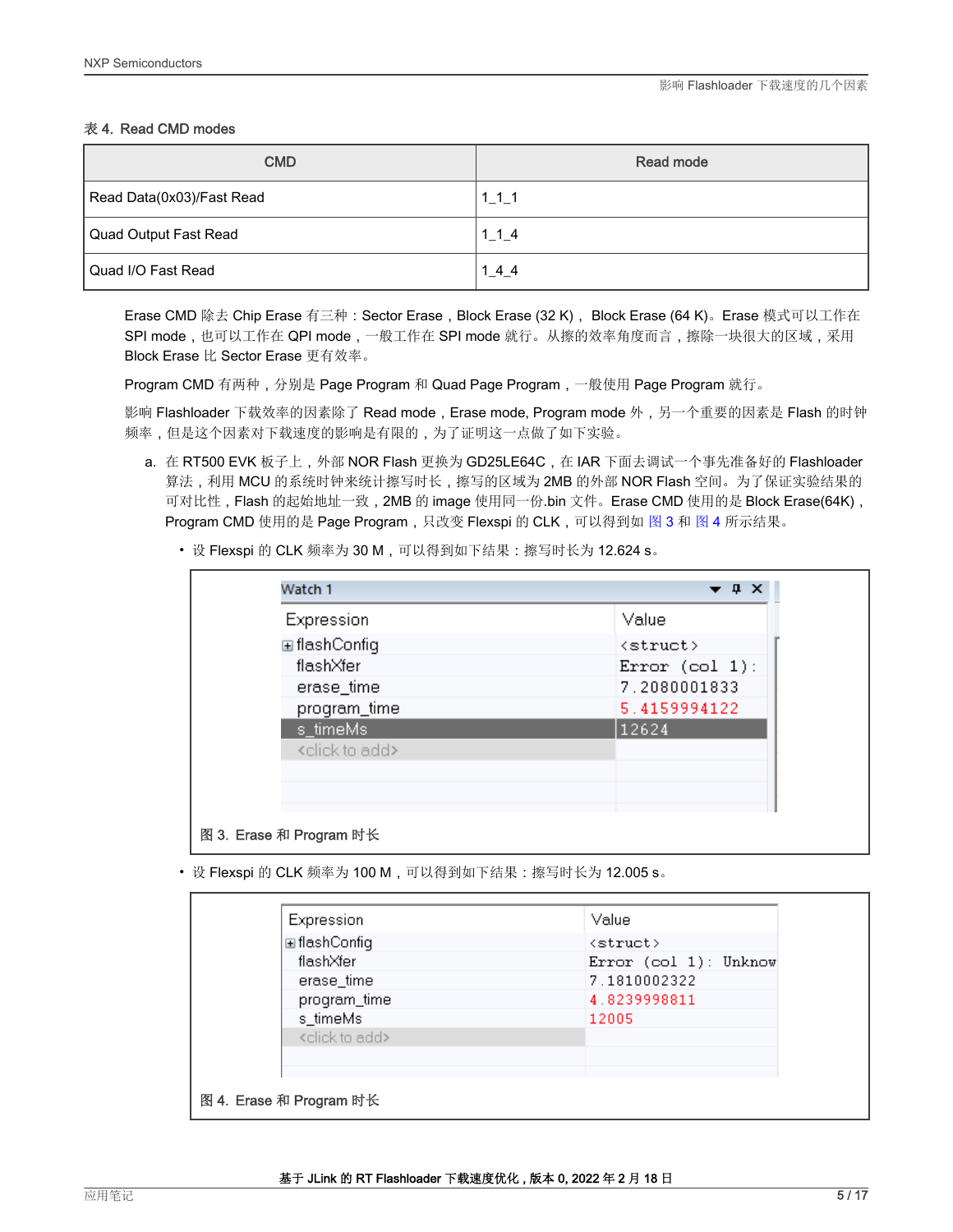因此得到的第一个结论是:Flash 的工作频率对于擦写速度影响不大。

b. 设 Flexspi 的 CLK 频率为 100 M,只将 Program CMD 方式从 Page Program 变为 Quad Page Program,其他条件 不变,可以得到如图 5 所示结果: 擦写时长为 11.952 s。

| program_time                                                                                                                                                                                                                                                                             | 4.73799944 |
|------------------------------------------------------------------------------------------------------------------------------------------------------------------------------------------------------------------------------------------------------------------------------------------|------------|
| s_timeMs                                                                                                                                                                                                                                                                                 | 11952      |
| <click add="" to=""></click>                                                                                                                                                                                                                                                             |            |
| $\mathbb{R}^n$ and $\mathbb{R}^n$ and $\mathbb{R}^n$ and $\mathbb{R}^n$ and $\mathbb{R}^n$ and $\mathbb{R}^n$ and $\mathbb{R}^n$ and $\mathbb{R}^n$ and $\mathbb{R}^n$ and $\mathbb{R}^n$ and $\mathbb{R}^n$ and $\mathbb{R}^n$ and $\mathbb{R}^n$ and $\mathbb{R}^n$ and $\mathbb{R}^n$ |            |

#### 图 5. Erase 和 Program 时长

因此得到第二个结论是:Flash 的 Program 模式对于写一个 page 的整个过程,速度影响不大。

**c**. 通过 Flash 的 datasheet 可以找到这款 flash 的 erase,program 的 typical 值,如 表 5 所示。

### 表 5. Erase 和 Program 操作时长典型值

| t <sub>PP</sub>   | Page Programming Time         | 0.7  | đ   | ms |
|-------------------|-------------------------------|------|-----|----|
| $t_{\mathsf{SE}}$ | Sector Erase Time             | 90   | 600 | ms |
| $t_{BE1}$         | Block Erase Time (32 K Bytes) | 0.3  | 1.5 | s  |
| $t_{BE2}$         | Block Erase Time (64 K Bytes) | 0.45 | 3.0 | s  |
| $t_{CE}$          | Chip Erase Time (GD25LE64C)   | 30   | 90  | s  |

将理论值,IAR debug 测试数据,和 JLink Commander 测试数据进行比较,可以看到 Flashloader 算法在 IAR 中 debug 是非常接近甚至小于 flash 手册的 typical 值,但是当 Flashloader 算法被 Jlink Commander 调用时,擦写效 率是非常低的,如 表 6 所示。

### 表 6. Erase 和 Program 操作时长对比

| Tool chain                  | Image size (MB) | Erase (s)                 | Program (s)                  |
|-----------------------------|-----------------|---------------------------|------------------------------|
| SEGGER commander            |                 | 37.875                    | 53.137                       |
| Test data on IAR            |                 | 7.208                     | 5.416                        |
| Typical value/Maximum value |                 | 14.4 (typical)/96.0 (max) | 5.734 (typical)/40.960 (max) |

因此得到的第三个结论是:影响 Flashloader 下载速度的最大瓶颈在于 Jlink Commander 对于 Flashloader 算法的 调度,或者说是 Jlink Commander 与运行在 MCU 端的 Flashloader 程序之间的交互过程。

#### 3. Open Flashloader 模型框架

从 Flash 本身已经找出了影响 Flash 下载速率的因素,那接下来就要了解 Jlink 通过 SWD/JTAG 接口对运行在 MCU 端的 Flashloader 的调度过程,具体主要是 Compare, Erase, Program, Verify 这几个部分。

上文提到,Flashloader 可执行文件可以由 Keil 或者 SEGGER Embedded Studio 编译生成。但是,Keil 的 Flashloader 模 型中 Erase 和 Program 函数接口对于下载效率来说是有局限的,因此推荐使用 SEGGER Embedded Studio。

SEGGER Embedded Studio 提供的 Open Flashloader 模型提供了 SEGGER\_OPEN\_Program 和 Program 接口, SEGGER\_OPEN\_Program 接口与传统的 Program 接口相比可以实现更高的吞吐量,如 [图](#page-6-0) 6 所示。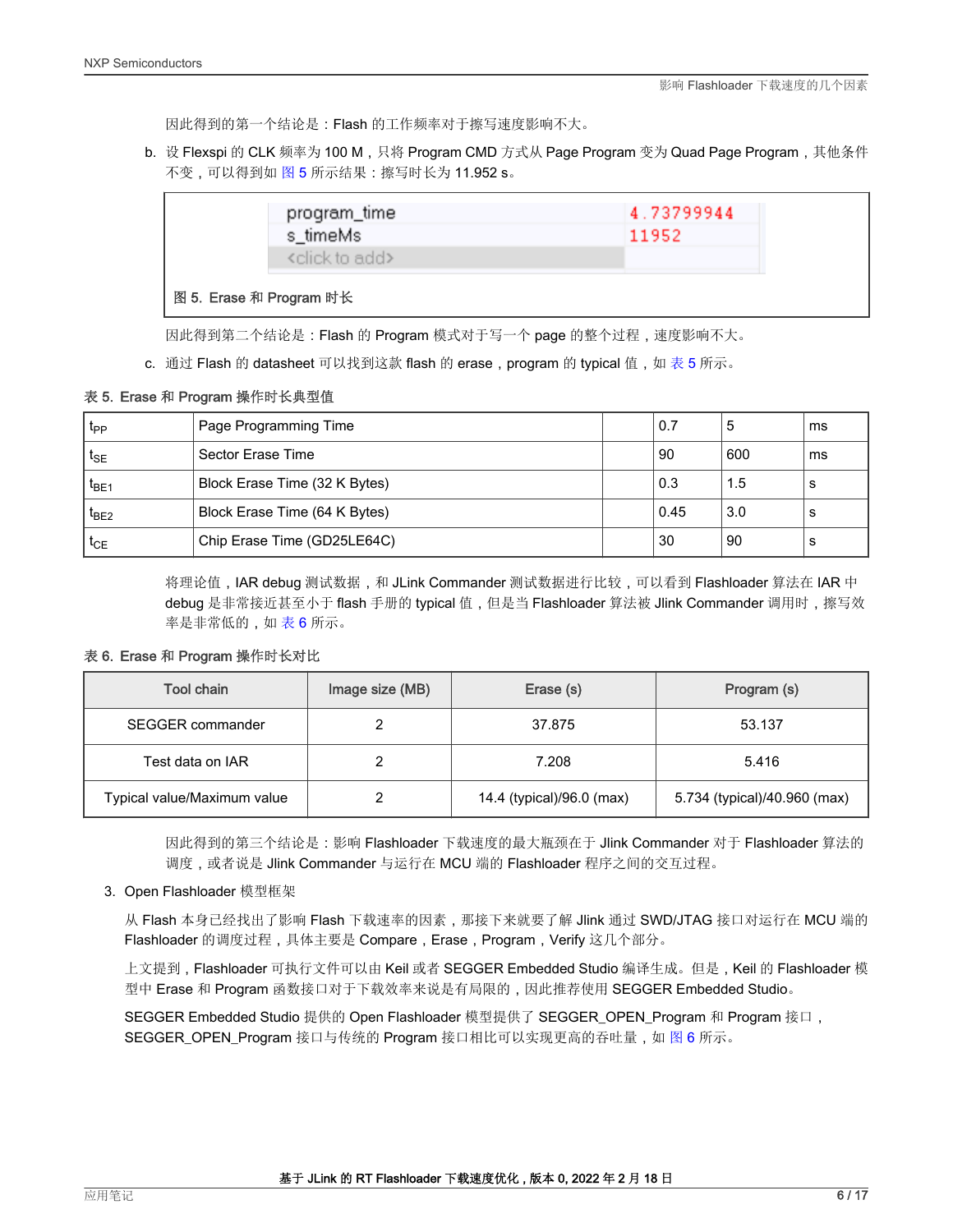<span id="page-6-0"></span>

同样, SEGGER Embedded Studio 提供的 Open Flashloader 也提供了 SEGGER\_OPEN\_Erase 和 Erase 接口,这里的 Erase 接口是用于擦除一个或多个 sector 的。考虑到不同类型的 Flash 有不同的 sector size, 因此 sector size 是用户可配 置的。

通过上文分析,擦除一块很大的区域,采用 Block 擦会比 Sector 擦更有效率,而 Erase 接口函数是用户自定义的,所以用户可 以将 Open Flashloader 中提供的 sector size 当作 block size 来使用,在底层代码中采用 block 去擦而不是 sector 擦,这会是一 个提升 erase 效率的方案。

Open Flashloader 模型还提供了 Verify, Read, Erase\_Chip 等 API 接口, 另外针可以使能 TURBO Mode 去优化下载算法, 这 些都是可以优化下载速度的切入点。

### 4 Flashloader 下载速度优化

本章节基于 RT500 EVK 板子和 RT1060 EVKB 板子来验证提升下载速度的一些优化策略。为了比较 Flashloader 算法的优化结 果,将 RT500 EVK 板子和 RT1060 EVKB 板子上的 Flash 都更换成 IS25WP064。表 7 是 IS25WP064 的 datasheet 中关于 Erase 和 Program 的理论值。根据 Typical 值,对 2 MB 的 Flash 空间进行 Sector Erase,Block Erase(64 K)。Program 的典型时 长分别为 35.84 s,4.8 s,1.638 s。下面会将实验测试数据与理论数据进行比较。当然,实际用 JLink 对 Flash 的下载过程中肯 定还有其它操作的时长需要考虑进去。

| Symbol                       | Parameter                | Min.  | <b>Type</b> | Max. | Unit |    |  |
|------------------------------|--------------------------|-------|-------------|------|------|----|--|
|                              | Sector Erase Time (4 kB) |       |             | 70   | 300  | ms |  |
|                              | Block Erase Time (32 kB) |       |             | 0.1  | 0.5  | s  |  |
| $\mathfrak{t}_{\mathsf{ec}}$ | Block Erase Time (64 kB) |       | 0.15        | 1.0  | s    |    |  |
|                              |                          | 32 MB |             | 8    | 23   | s  |  |
|                              | Chip Erase Time          | 64 MB |             | 16   | 45   |    |  |

### 表 7. IS25WP064 Erase 和 Program 操作时长典型值

下页继续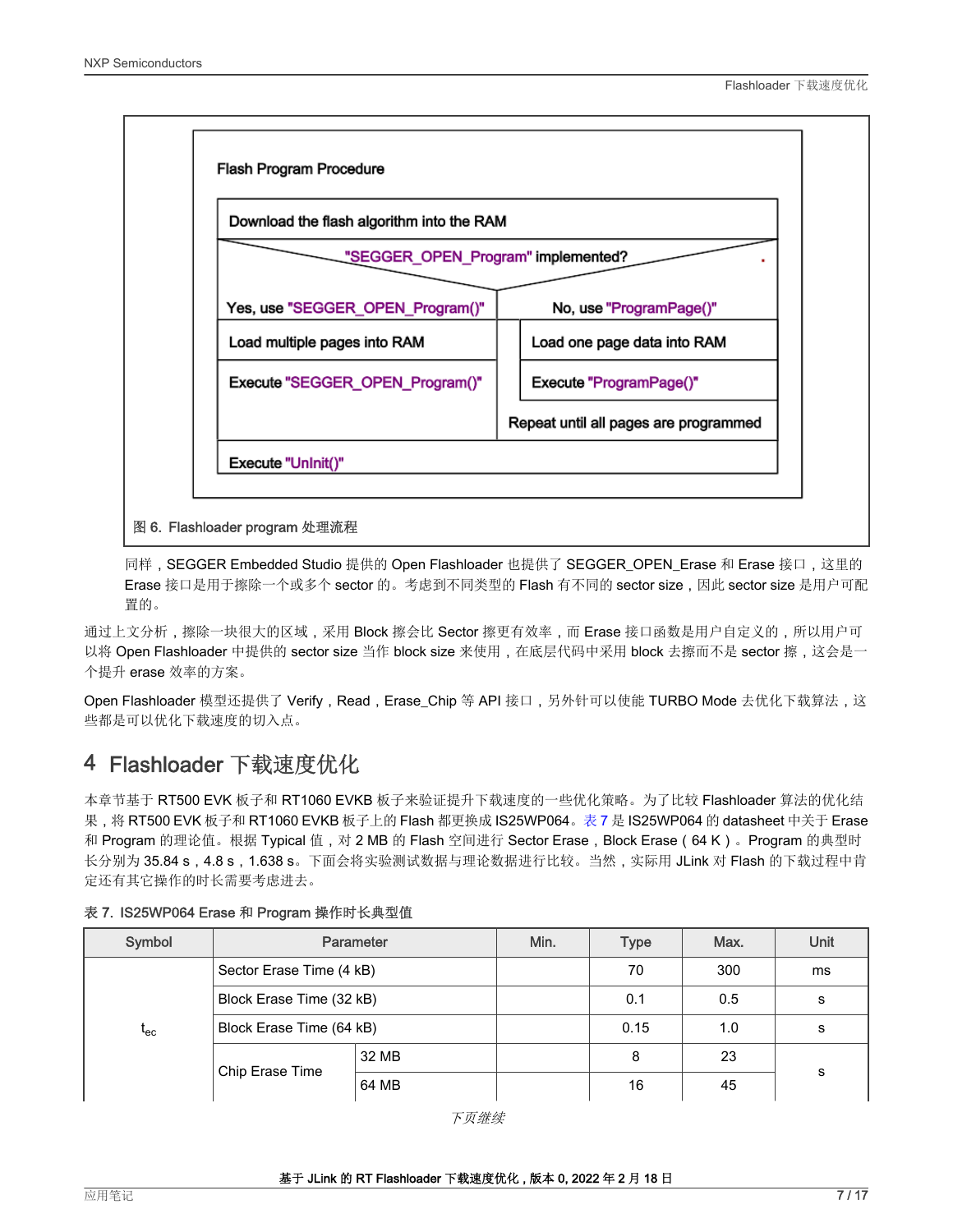### <span id="page-7-0"></span>表 7. IS25WP064 Erase 和 Program 操作时长典型值 (续上页)

| Symbol    | <b>Parameter</b>               | Min.   | <b>Type</b> | Max. | Unit |    |
|-----------|--------------------------------|--------|-------------|------|------|----|
|           |                                | 128 MB |             | 30   | 90   |    |
| <b>pp</b> | <sup>I</sup> Page Program Time |        |             | 0.2  | 0.8  | ms |

### 4.1 基于 RT500 的 Flashloader 优化

Flashloader 可执行文件由 SEGGER Embedded Studio 或 Keil 生成,Erase 接口采用 Erase 接口,Program 接口采用 SEGGER\_OPEN\_Program 接口。IS25WP064 的 sector size 为 4 KB, page size 为 256 字节。SEGGER\_OPEN\_Program 可 以一次加载多个 page 到 RAM 中进行缓存,这个数值是可以配置。本实验中:

- 将 SEGGER\_OPEN\_Program 接口中的一个 page 大小定义为变量 multi\_page\_size。
- 将 Program 接口中的一个 page 大小定义为变量 single\_page\_size。
- 将 Erase 接口中每次擦的大小定义为变量 single\_erase\_size。
- 将 Flexspi 的 CLK 时钟设置为 30 M。
- 擦的区域为 [0x0800 0000, 0x0820 0000], 大小为 2 MB。

具体测试如下:

- Test 1
	- $-$  平台: Keil
	- Erase 接口: Erase
	- Program 接口: Program
	- single\_page\_size: 256 Byte
	- single\_erase\_size: 4 kB
	- TURBO MODE: Disable

ange affected (2097152 bytes)<br>O.172s, Compare: 8.244s, Erase: 28.690s, Program: 54.772s, Verify: 3.917s, Restore: 0.007s) Total: 95, 803s Flash download: Link: Flash download: Program speed: 37 KB/s

图 7. Test 1

- Test 2
	- 平台:SEGGER Embedded Studio(SES)
	- Erase 接口: Erase
	- Program 接口: Program
	- single\_page\_size: 256 Byte
	- $-$  single erase size: 4 kB
	- TURBO MODE: Disable



图 8. Test 2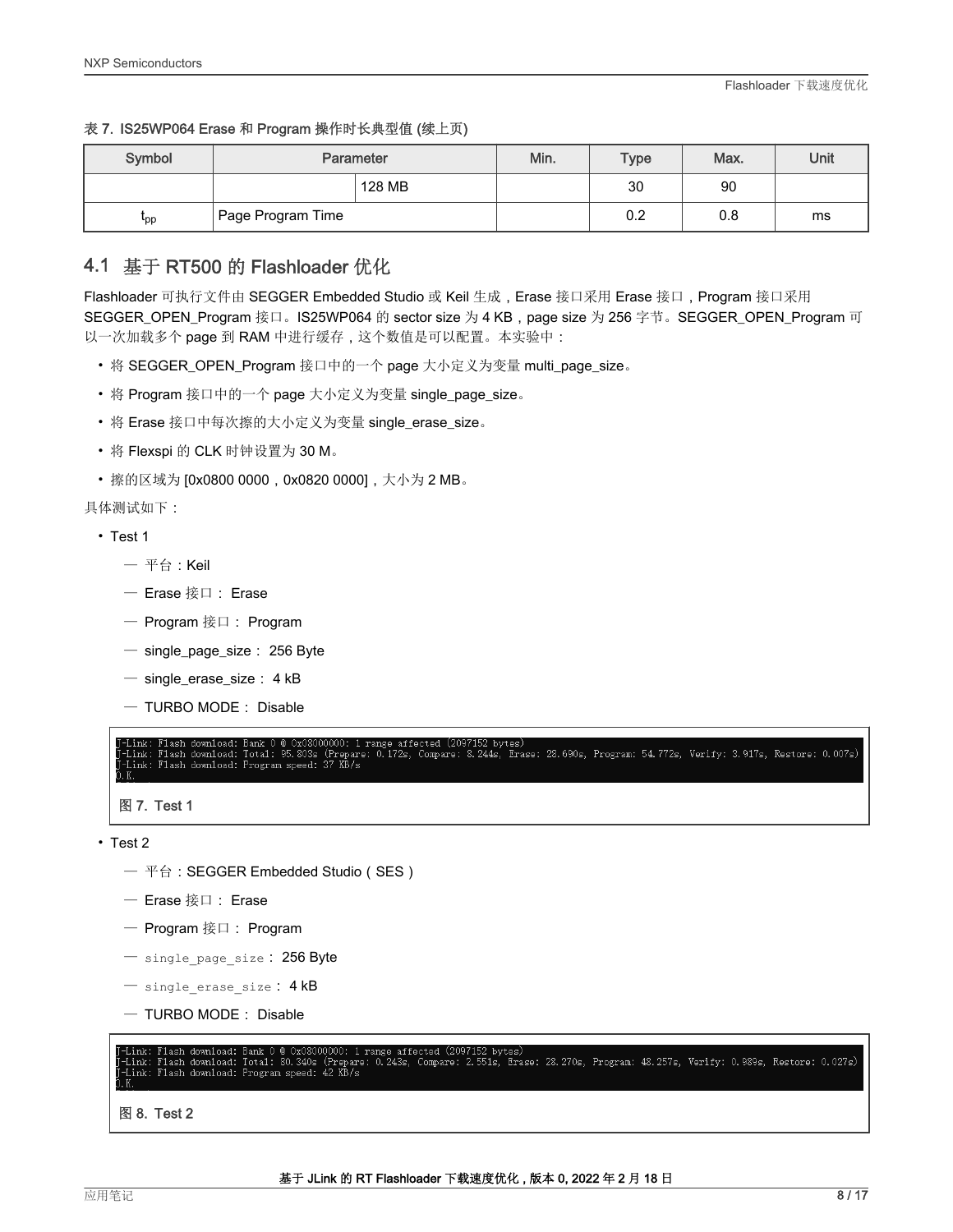#### • Test 3

- 平台:SEGGER Embedded Studio(SES)
- Erase 接口: Erase
- Program 接口: Program
- $-$  single page size: 1 kB
- $-$  single erase size: 4 kB
- TURBO MODE: Disable

Link: Flash download: Bank 0 @ 0x08000000: 1 range affected (2097152 bytes)<br>Link: Flash download: Total: 48.063s (Prepare: 0.284s, Compare: 2.257s, Erase: 28.413s, Program: 16.089s, Verify: 0.989s, Restore: 0.028s)<br>Link: F

图 9. Test 3

- Test 4
	- 平台:SEGGER Embedded Studio(SES)
	- Erase 接口: Erase
	- Program 接口: Program
	- $-$  single page size:  $4 kB$
	- $-$  single erase size: 4 kB
	- TURBO MODE: Disable

Link: Flash download: Bank 0 @ 0x08000000: 1 range affected (2097152 bytes)<br>Link: Flash download: Total: 40.490s (Prepare: 0.188s, Compare: 2.230s, Erase: 28.524s, Program: 8.528s, Verify: 0.985s, Restore: 0.033s)<br>Link: Fl

图 10. Test 4

• Test 5

- 平台:SEGGER Embedded Studio(SES)
- Erase 接口: Erase
- Program 接口: Program
- $-$  single page size: 8 kB
- $-$  single erase size:  $4$  kB
- TURBO MODE: Disable

-Link: Flash download: Bank 0 @ 0x08000000: 1 range affected (2097152 bytes)<br>-Link: Flash download: Total: 40.811s (Prepare: 0.182s, Compare: 2.224s, Erase: 28.699s, Program: 8.677s, Verify: 0.988s, Restore: 0.039s)<br>-Link: 图 11. Test 5

- Test 6
	- 平台:SEGGER Embedded Studio(SES)
	- Erase 接口: Erase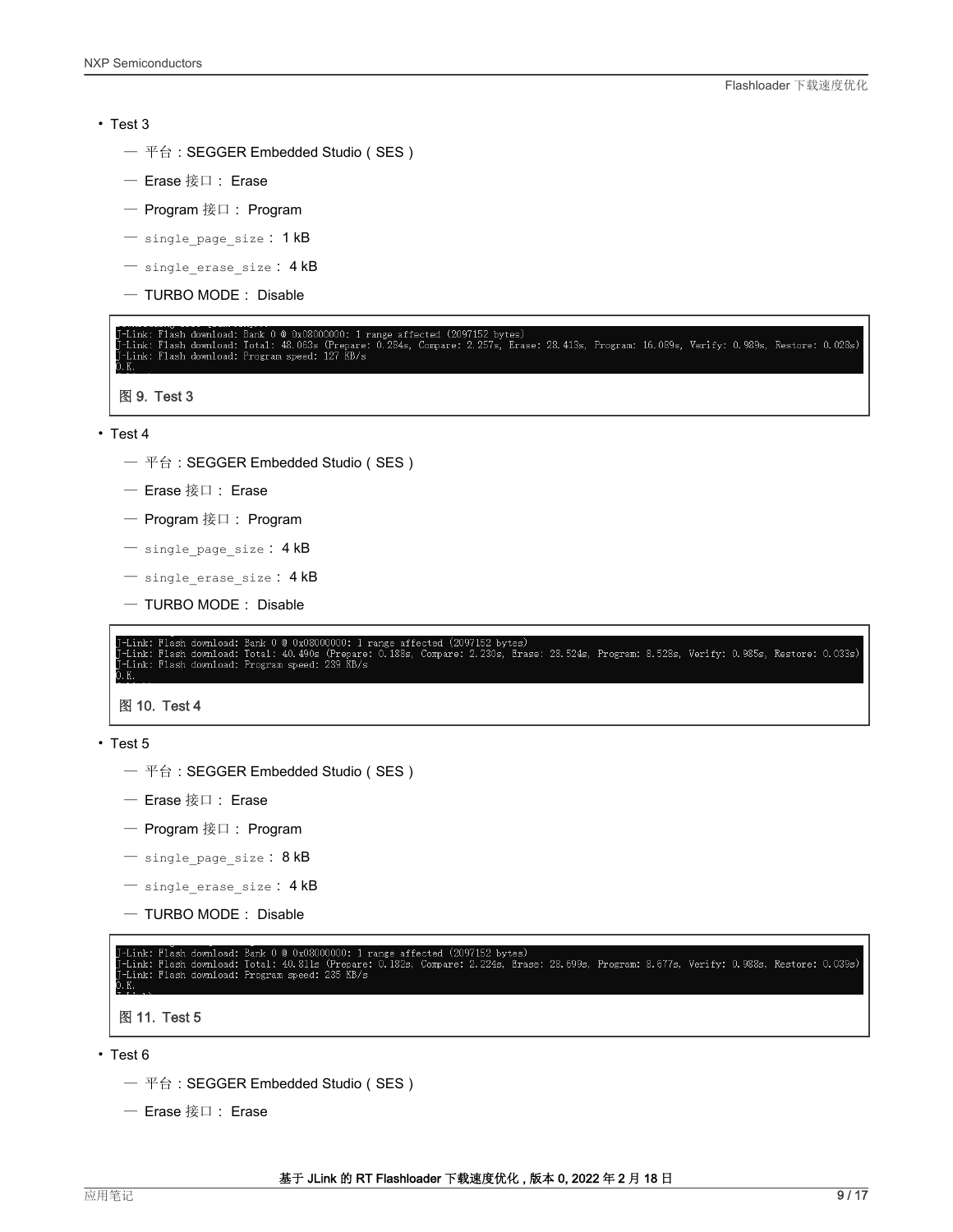- Program 接口: Program
- single\_page\_size: 16 kB
- single erase size: 4 kB
- TURBO MODE: Disable

```
Bank 0 @ 0x08000000: 1 range affected (2097152 bytes)<br>Total: 41.656s (Prepare: 0.190s, Compare: 2.320s, Erase: 28.969s, Program: 9.100s, Verify: 1.025s, Restore: 0.051s)<br>Program speed: 225 KB/s
  ·Link: Flash download:<br>·Link: Flash download:
图 12. Test 6
```

```
• Test 7
```
- 平台: SEGGER Embedded Studio (SES)
- Erase 接口: Erase
- Program 接口: SEGGER\_OPEN\_Program
- multi\_page\_size: 256 Byte
- $-$  single erase size: 4 kB
- TURBO MODE: Disable

Bank 0 @ 0x08000000: 1 range affected (2097152 bytes)<br>Total: 41.244s (Prepare: 0.234s, Compare: 2.339s, Erase: 28.981s, Program: 8.652s, Verify: 0.985s, Restore: 0.051s)<br>Program speed: 236 KB/s Link: Flash download:<br>Link: Flash download:<br>"

图 13. Test 7

#### • Test 8

- 平台:SEGGER Embedded Studio(SES)
- Erase 接口: Erase
- Program 接口: SEGGER\_OPEN\_Program
- multi page size: 1 kB
- $-$  single erase size:  $4$  kB
- TURBO MODE: Disable

Link: Flash download: Bank 0 @ 0x08000000: 1 range affected (2097152 bytes)<br>Link: Flash download: Total: 41.350s (Prepare: 0.209s, Compare: 2.336s, Erase: 29.091s, Program: 8.666s, Verify: 0.993s, Restore: 0.052s)<br>Link: Fl

### 图 14. Test 8

- Test 9
	- 平台:SEGGER Embedded Studio(SES)
	- Erase 接口: Erase
	- Program 接口: SEGGER\_OPEN\_Program
	- multi page size: 256 Byte
	- single erase size: 4 kB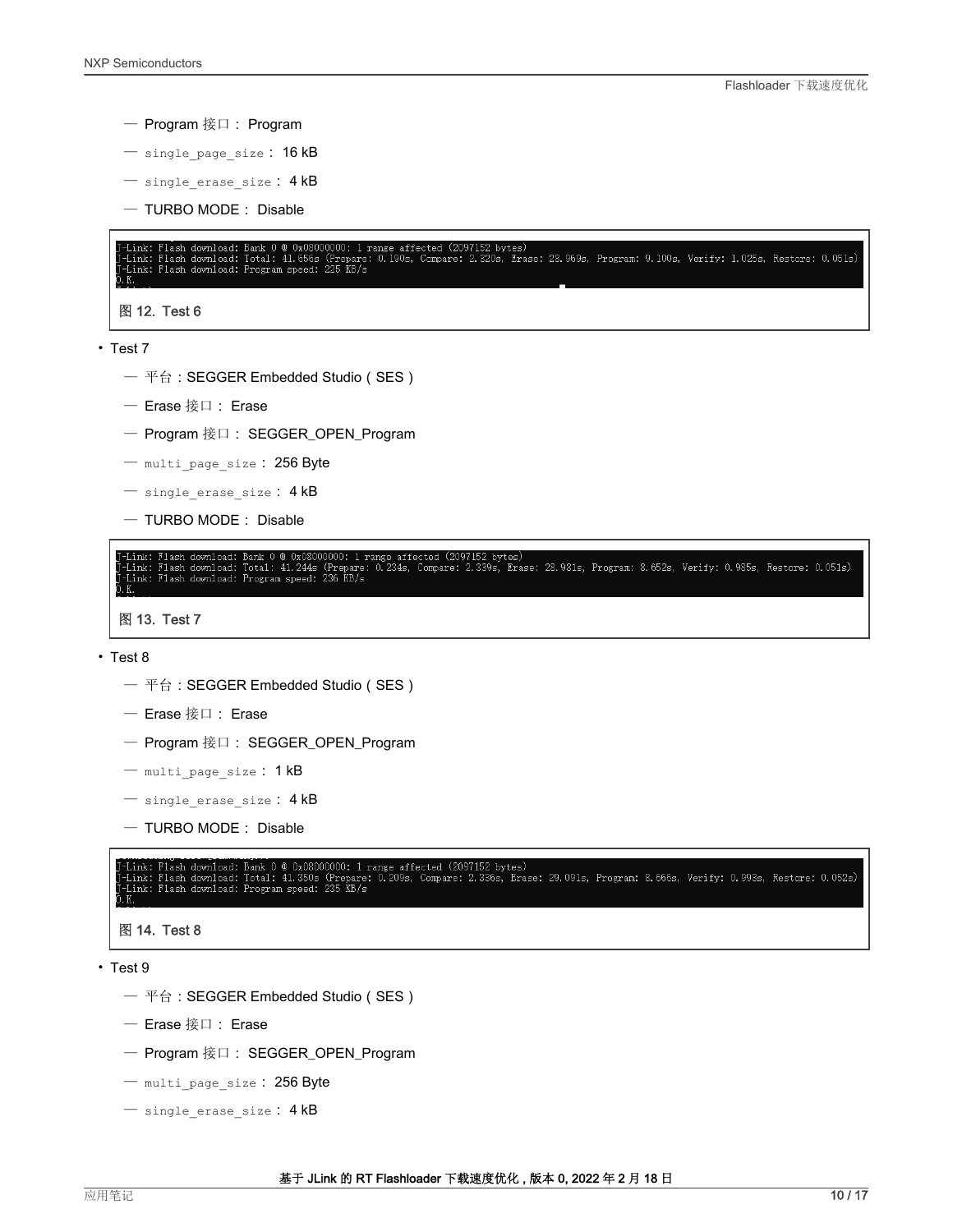— TURBO MODE: Enable

```
J-Link: Flash download: Bank 0 @ 0x08000000: 1 range affected (2097152 bytes)<br>J-Link: Flash download: Total: 35.097s (Prepare: 0.209s, Compare: 2.140s, Erase: 26.911s, Program: 4.838s, Verify: 0.945s, Restore: 0.051s)<br>J-Li
```
图 15. Test 9

- Test 10
	- 平台:SEGGER Embedded Studio(SES)
	- Erase 接口: Erase
	- Program interface: SEGGER\_OPEN\_Program
	- multi\_page\_size: 4 kB
	- $-$  single erase size:  $32$  kB
	- TURBO MODE: Disable



- Test 11
	- 平台:SEGGER Embedded Studio(SES)
	- Erase 接口: Erase
	- Program 接口: SEGGER\_OPEN\_Program
	- $-$  multi page size:  $4 kB$
	- $-$  single erase size: 64 kB
	- TURBO MODE: Disable

Flash download: Bank 0 @ 0x08000000: 1 range affected (2097152 bytes)<br>Flash download: Total: 16.175s (Prepare: 0.214s, Compare: 2.198s, Erase: 3.947s, Program: 8.772s, Verify: 0.990s, Restore: 0.051s)<br>Flash download: Progr

图 17. Test 11

- Test 12
	- 平台:SEGGER Embedded Studio(SES)
	- Erase 接口: Erase
	- Program 接口: SEGGER\_OPEN\_Program
	- $-$  multi page size:  $4 kB$
	- single\_erase\_size: 64 kB
	- TURBO MODE: Enable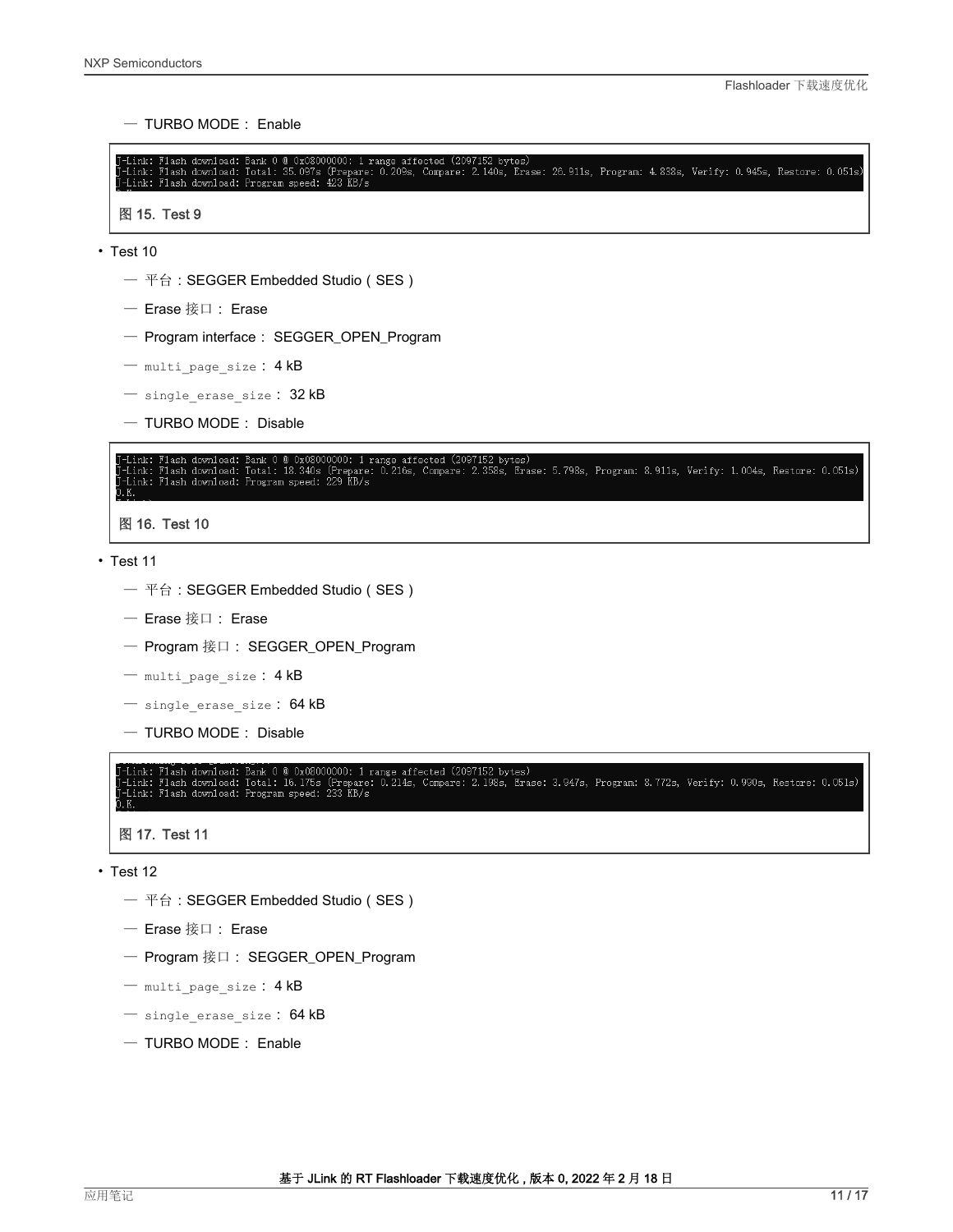<span id="page-11-0"></span>

- $-$  single erase size:  $64$  kB
- TURBO MODE: Enable



图 19. Test 13

表 8. 基于 RT500 EVK board 的 Flashloader 测试优化数据

| Test           | Generate<br>tool | Image size<br>(MB) | Single erase<br>size (kB) | Open program<br>interface | Program size/<br>Page mode | Turbo mode     | Prepare<br>$\odot$ | Compare<br>$\circledS$ | Erase<br>$\circledcirc$ | Program<br>$\odot$ | Verify<br>$\circledS$ | Restore<br>$\circledcirc$ | Total<br>$\circledS$ |
|----------------|------------------|--------------------|---------------------------|---------------------------|----------------------------|----------------|--------------------|------------------------|-------------------------|--------------------|-----------------------|---------------------------|----------------------|
| 1              | Keil             | $\overline{2}$     | 4                         | <b>Disable</b>            | 256 B<br>single            | <b>Disable</b> | 0.172              | 8.244                  | 28.690                  | 54.772             | 3.917                 | 0.007                     | 95.803               |
| $\overline{c}$ | <b>SES</b>       | $\overline{2}$     | 4                         | <b>Disable</b>            | 256 B<br>single            | <b>Disable</b> | 0.243              | 2.551                  | 28.270                  | 48.257             | 0.989                 | 0.027                     | 80.340               |
| 3              | <b>SES</b>       | $\overline{2}$     | $\overline{4}$            | <b>Disable</b>            | 1 kB<br>single             | <b>Disable</b> | 0.284              | 2.257                  | 28.413                  | 16.089             | 0.989                 | 0.028                     | 48.063               |
| 4              | <b>SES</b>       | $\overline{2}$     | $\overline{4}$            | <b>Disable</b>            | 4 kB<br>single             | <b>Disable</b> | 0.188              | 2.230                  | 28.524                  | 8.528              | 0.985                 | 0.033                     | 40.490               |
| 5              | <b>SES</b>       | $\overline{2}$     | 4                         | <b>Disable</b>            | 8 kB<br>single             | <b>Disable</b> | 0.182              | 2.224                  | 28.699                  | 8.677              | 0.988                 | 0.039                     | 40.811               |
| 6              | <b>SES</b>       | $\overline{2}$     | 4                         | <b>Disable</b>            | 16 kB<br>single            | <b>Disable</b> | 0.190              | 2.320                  | 28.969                  | 9.100              | 1.025                 | 0.051                     | 41.656               |
| 7              | <b>SES</b>       | $\overline{2}$     | 4                         | Enable                    | 256 B<br>multiple          | <b>Disable</b> | 0.234              | 2.339                  | 28.981                  | 8.652              | 0.985                 | 0.051                     | 41.244               |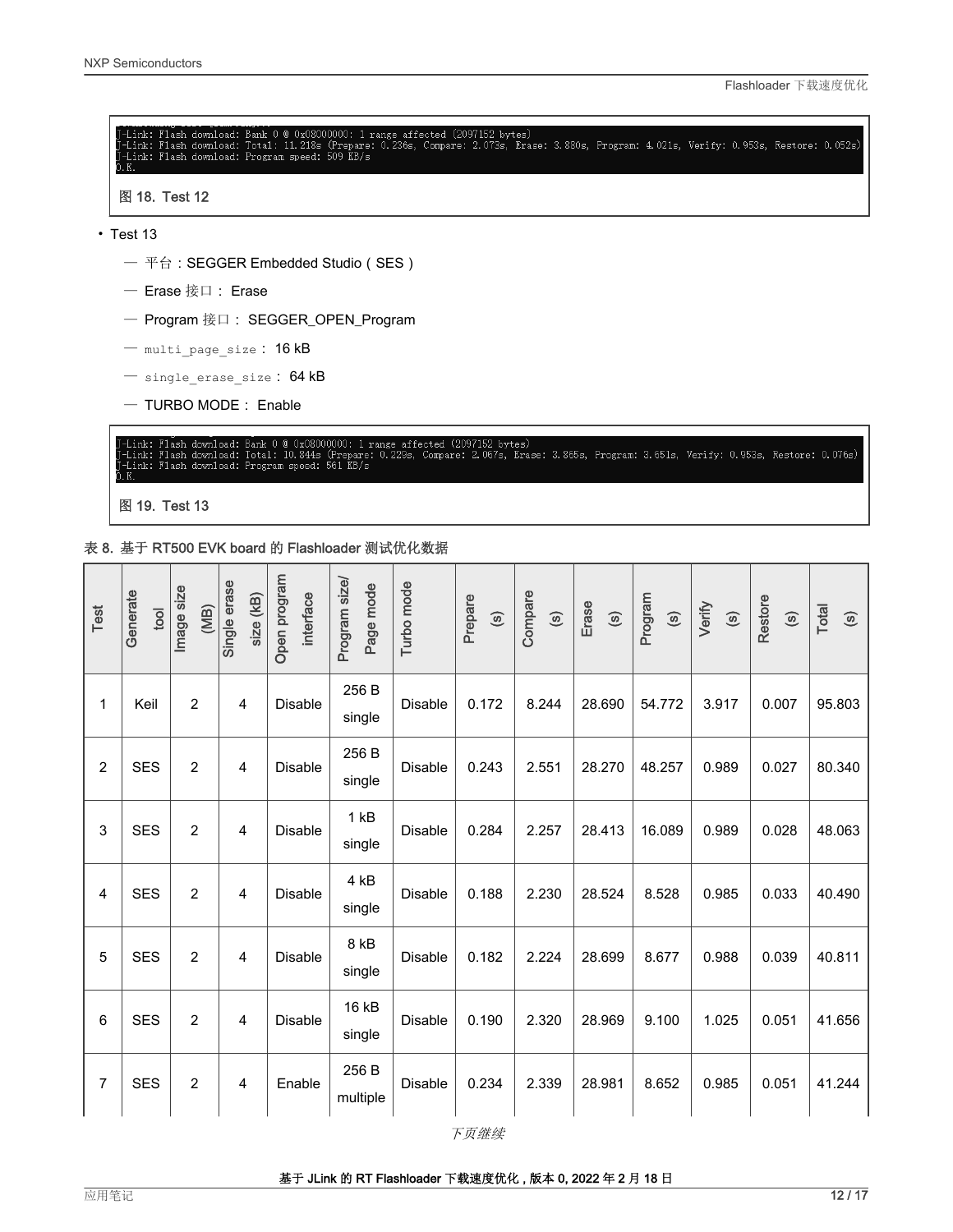|  |  |  |  |  | 表 8. 基于 RT500 EVK board 的 Flashloader 测试优化数据 (续上页) |  |
|--|--|--|--|--|----------------------------------------------------|--|
|--|--|--|--|--|----------------------------------------------------|--|

| Test | Generate<br>tool | Image size<br>(MB) | Single erase<br>size (kB) | Open program<br>interface | Program size/<br>Page mode | Turbo mode     | Prepare<br>$\circledS$ | Compare<br>$\odot$ | Erase<br>$\odot$ | Program<br>$\circledcirc$ | Verify<br>$\circledS$ | Restore<br>$\odot$ | Total<br>$\odot$ |
|------|------------------|--------------------|---------------------------|---------------------------|----------------------------|----------------|------------------------|--------------------|------------------|---------------------------|-----------------------|--------------------|------------------|
| 8    | <b>SES</b>       | $\overline{2}$     | $\overline{4}$            | Enable                    | 1kB<br>multiple            | <b>Disable</b> | 0.209                  | 2.336              | 29.091           | 8.666                     | 0.993                 | 0.052              | 41.350           |
| 9    | <b>SES</b>       | $\overline{2}$     | $\overline{4}$            | Enable                    | 256 B<br>multiple          | Enable         | 0.209                  | 2.140              | 26.911           | 4.838                     | 0.945                 | 0.051              | 35.097           |
| 10   | <b>SES</b>       | $\overline{2}$     | 32                        | Enable                    | 4 kB<br>multiple           | Disable        | 0.216                  | 2.358              | 5.798            | 8.911                     | 1.004                 | 0.051              | 18.340           |
| 11   | <b>SES</b>       | $\overline{2}$     | 64                        | Enable                    | 4 kB<br>multiple           | <b>Disable</b> | 0.214                  | 2.198              | 3.947            | 8.772                     | 0.990                 | 0.051              | 16.175           |
| 12   | <b>SES</b>       | $\overline{2}$     | 64                        | Enable                    | 4 kB<br>multiple           | Enable         | 0.236                  | 2.073              | 3.880            | 4.021                     | 0.953                 | 0.052              | 11.218           |
| 13   | <b>SES</b>       | $\overline{2}$     | 64                        | Enable                    | 16 kB<br>multiple          | Enable         | 0.229                  | 2.067              | 3.865            | 3.651                     | 0.953                 | 0.076              | 10.844           |

通过[表](#page-11-0) 8 的实验数据可以得到下面这几个结论:

- 1. SEGGER Embedded Studio 生成的 Flashloader 比 Keil 生成的 Flashloader 下载效率更高。
- 2. 使用 Program 接口,提高每次加载到 RAM 的 Page Size 对下载速度的提升是有限的。
- 3. 特别需要说明的是 Flash 的 Program 或 SEGGER\_OPEN\_Program 接口中写 Flash 是以一个 Page 为单位的,实验中改 变了 single\_page\_size 或 multi\_page\_size 影响的是 JLink 往 MCU 内存中每一次加载缓存的大小,最终底层的 Program 操作一定是以一个 Page 为单位的。SEGGER\_OPEN\_Program 接口比 Program 接口提升的地方在于 JLink 往 MCU 内 存中每次加载的缓存大小是原来每次加载缓存大小的数倍。
- 4. 开启 TURBO Mode 对 Flashloader 下载速度的提升是显著的,因此推荐用户开启这个功能。
- 5. 当使用 SEGGER\_OPEN\_Program 接口并开启 TURBO Mode 的情况下, multi\_page\_size 越大, program 的速度越快。 一般推荐用户将 multi\_page\_size 设为 4 kB.
- 6. Erase 接口本文没有推荐使用 SEGGER\_OPEN\_Erase 接口, 因为提升 Erase 速度的关键在于用 Block Erase 方案替代 Sector Erase 方案。不过这有局限:
	- 用户擦的 Flash 区域足够大(最好是数倍的 Block Size)
	- 下载的 Flash 起始地址是 block size 大小对齐的。

如果满足不了这两个条件也没关系,解决方案是 single\_erase\_size 大小还是采用 block size, 但在底层 Erase 驱动中通过 算法将被擦的区域拆分成多个 block 加多个 sector 的组合,然后分别调用 Block\_Erase、Sector\_Erase 底层驱动去操作。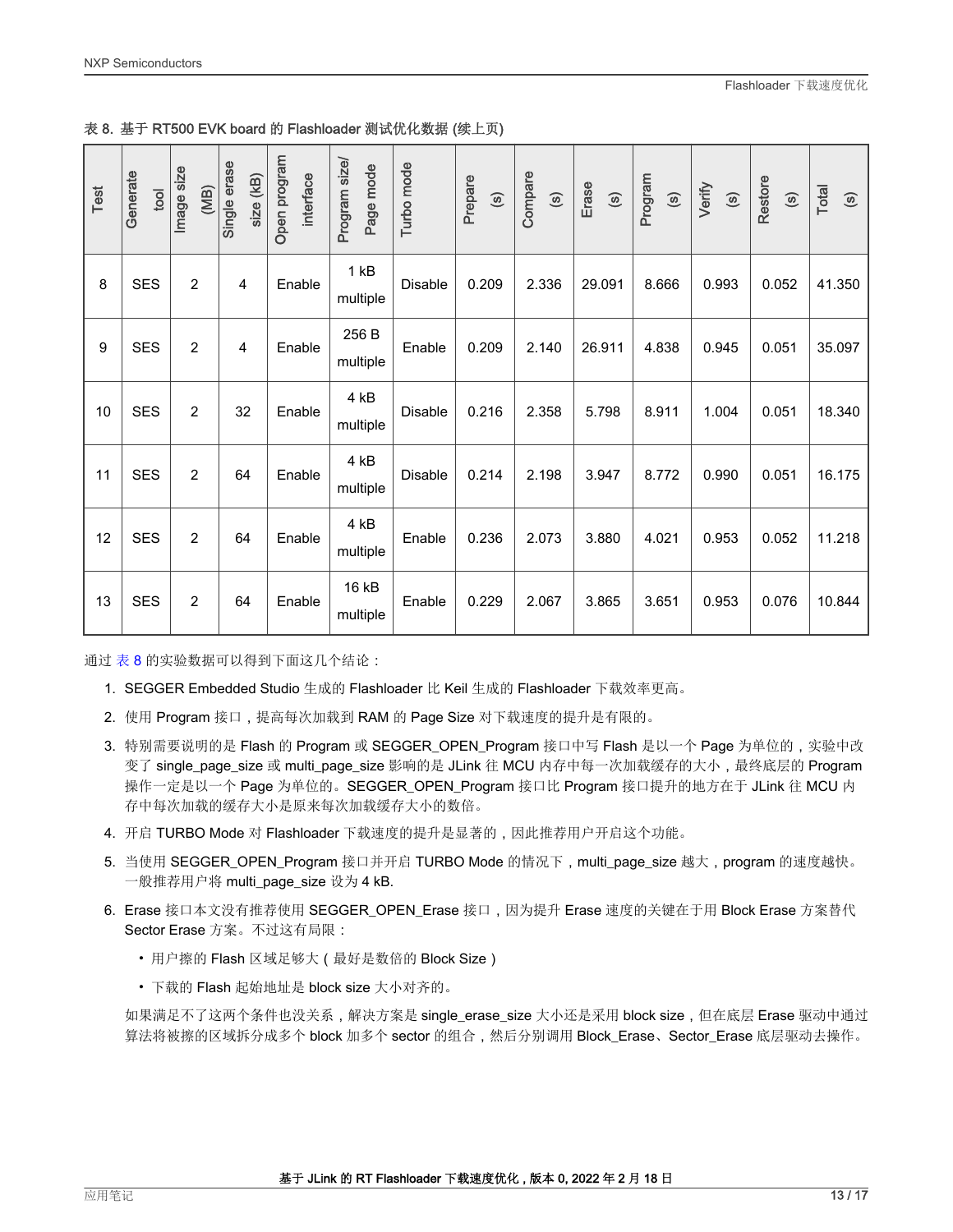### <span id="page-13-0"></span>4.2 基于 RT1060 的 Flashloader 优化

本小节以 RT1060 EVKB 板子和外部 NOR Flash 来测试不同策略下的 Flashloader 下载速度, RT1060 EVKB 板子上的默认 Flash 型号也是 IS25WP064。有了基于 RT500 的 [Flashloader](#page-7-0) 优化 中的结论,本节跳过 基于 RT500 的 Flashloader 优化 中的实验直 接拿优化结论进行优化 。将 Flexspi 的时钟设置为 30 M。擦的区域为 [0x6000 0000,0x6080 0000],大小为 8 MB。

- 具体测试如下:
	- Test 1
		- $-$  平台: Keil
		- Erase 接口:Erase
		- Program 接口:Program
		- single\_page\_size:256 Byte
		- $-$  single erase size: 4 KB
		- $-$  TURBO MODE : Disable



- Test 2
	- 平台:SEGGER Embedded Studio(SES)
	- Erase 接口:Erase
	- Program 接口:SEGGER\_OPEN\_Program
	- multi\_page\_size:4 KB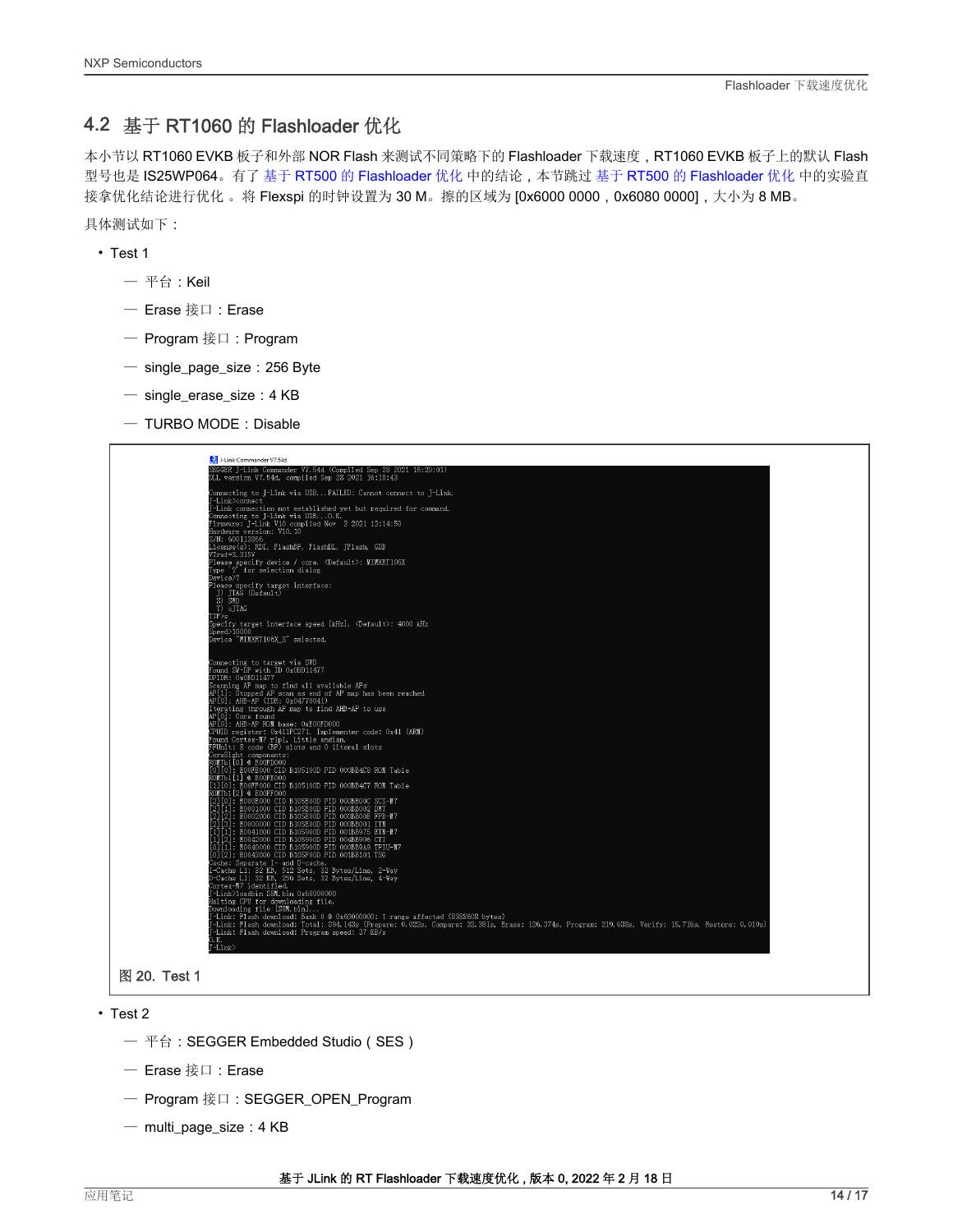- <span id="page-14-0"></span>— single\_erase\_size:64 KB
- $-$  TURBO MODE: Enable

2.326s, Erase: 16.373s, Program: 20.897s, Verify: 1.006s, Restore: 0.053s) Total: 40.896s Flash download:  $KB/s$ Program speed: 392

图 21. Test 2

#### 表 9. 基于 RT1060 EVKB board 的 Flashloader 测试优化数据

| Test | Generate<br>tool | size<br>(MB)<br>Image | erase<br>$\overline{\mathbf{B}}$<br>Single<br>size | program<br><b>interface</b><br>Open | size/<br>mode<br>menbol<br>Page<br>$\mathbf{a}$ | mode<br>Turbo  | Prepare<br>$\odot$ | Compare<br>$\odot$ | Erase<br>$\odot$ | Program<br>$\odot$ | Verify<br>$\odot$ | Restore<br>$\odot$ | Total<br>$\odot$ |
|------|------------------|-----------------------|----------------------------------------------------|-------------------------------------|-------------------------------------------------|----------------|--------------------|--------------------|------------------|--------------------|-------------------|--------------------|------------------|
|      | Keil             | 2                     | 4                                                  | Disable                             | 256 B<br>single                                 | <b>Disable</b> | 0.022              | 32.381             | 126.37<br>4      | 219.63<br>8        | 15.716            | 0.010              | 394.14           |
| 2    | <b>SES</b>       | 2                     | 64                                                 | Enable                              | 4 KB<br>multiple                                | Enable         | 0.239              | 2.326              | 16.373           | 20.897             | 1.006             | 0.053              | 40.896           |

当使用 [SEGGER\\_OPEN\\_Program](https://wiki.segger.com/Open_Flashloader#SEGGER_OPEN_Program) 接口,开启 TURBO Mode,设置 multi\_page\_size 为 4 KB,Erase 采用 Block Erase 方案时, 下载速度提升是非常显著的 , 具体数据如 表 9 所示。

### 4.3 Flashloader 下载速度优化结果

表 10 是 Flashloader 在 RT500 EVK 和 RT1060 EVKB 的下载速度优化结果,可以看到优化后的下载速度分别是原来没优化过的 8.5 倍和 9.6 倍,效果非常明显,实验结果证明优化策略是可行的。

| <b>RT</b><br>platform | <b>Promotion</b>    | <b>Test</b>    | Image<br>size | Prepare | Compare  | Erase     | Program   | <b>Verify</b> | Restore | <b>Total</b> |
|-----------------------|---------------------|----------------|---------------|---------|----------|-----------|-----------|---------------|---------|--------------|
|                       | No<br>optimization  |                | 2 MB          | 0.172 s | 8.244 s  | 28.690 s  | 54.772 s  | 3.917 s       | 0.007 s | 95.803 s     |
| <b>RT500</b>          | Optimized           | 12             | 2 MB          | 0.236 s | 2.073 s  | 3.880 s   | $4.021$ s | 0.953 s       | 0.052 s | 11.218 s     |
|                       | Promotion           |                |               |         | 398 %    | 739 %     | 1362 %    | 411 %         |         | 854 %        |
|                       | No.<br>optimization |                | 8 MB          | 0.022 s | 32.381 s | 126.374 s | 219.638 s | 15.716 s      | 0.010 s | 394.143 s    |
| RT1060                | Optimized           | $\overline{2}$ | 8 MB          | 0.239 s | 2.326 s  | 16.373 s  | 20.897 s  | 1.006 s       | 0.053 s | 40.896 s     |
|                       | Promotion           |                |               |         | 1392 %   | 772 %     | 1051 %    | 1562 %        |         | 964 %        |

表 10. 基于 RT500 和 RT1060 上的 Flashloader 下载速度优化结果

Erase 和 Program 的提升已经介绍的很详细了,这里要说明的是 Compare 和 Verify。显然从 表 10 可以看到,Compare 和 Verify 在 RT1060 上提升的效率比 RT500 还要高很多,影响它们的主要因素是 MCU 读取 Flash 数据到内部 RAM 的性能差异,因为 RT1060 是 Cortex-M7 内核,而 RT500 是 Cortex-M33 内核,RT1060 有 32 kB、L1 级别的 I-cache 和 D-cache 以及主频更高 (600M),这对 Flash 的读取效率会有很大的提升。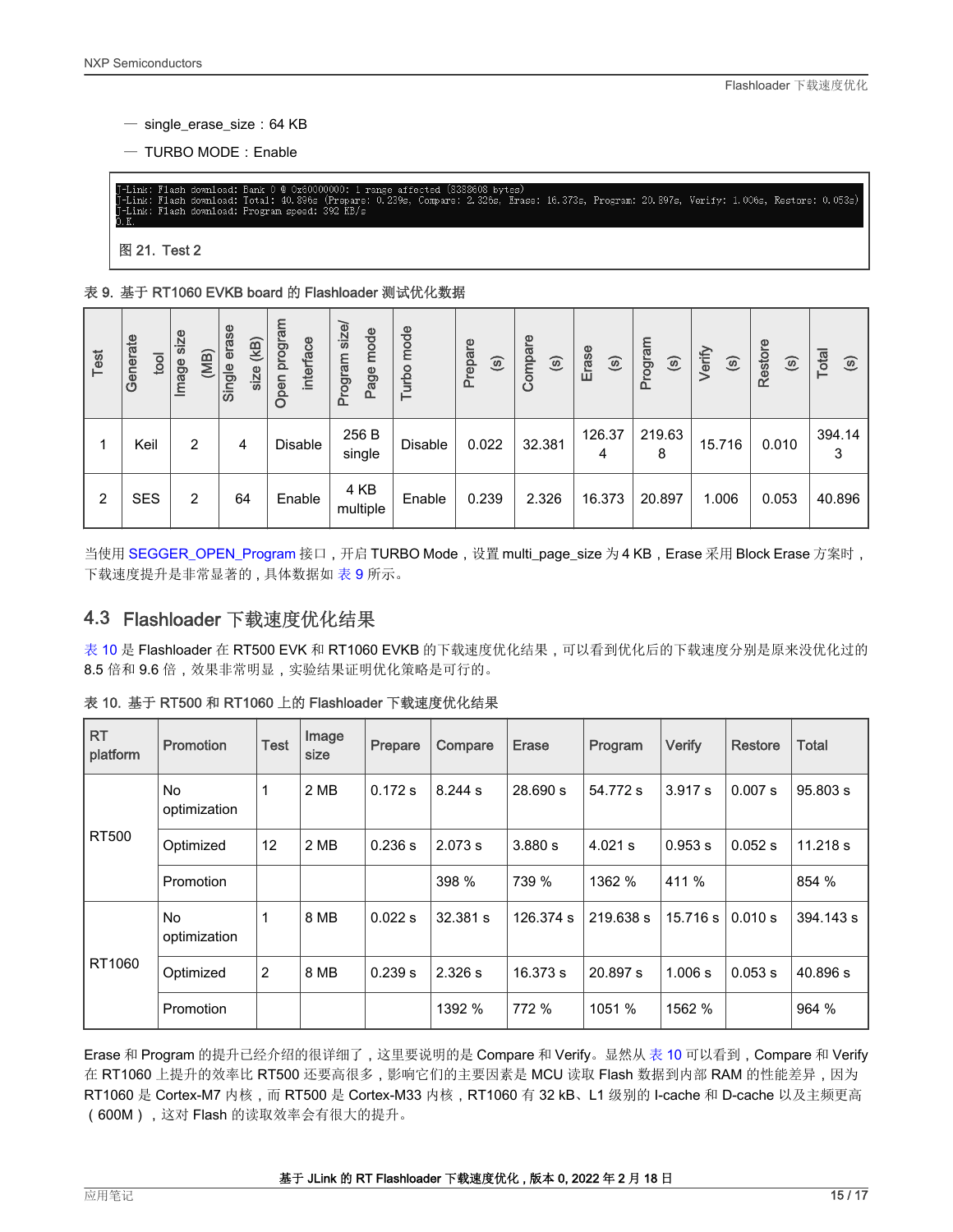### <span id="page-15-0"></span>5 参考资料

- 1. SEGGER Open Flashloader
- 2. MIMXRT500-EVK Schematic(Rev E1)
- 3. MIMXRT1060-EVKB Schematic(Rev B)
- 4. GD25LE64C Data Sheet
- 5. IS25WP064A Data Sheet
- 6. RT-UFL

### 6 修订记录

| 版本号 | 发布日期                      | 说明   |
|-----|---------------------------|------|
|     | 2022年2月<br>18 $\boxminus$ | 初次发布 |

参考资料